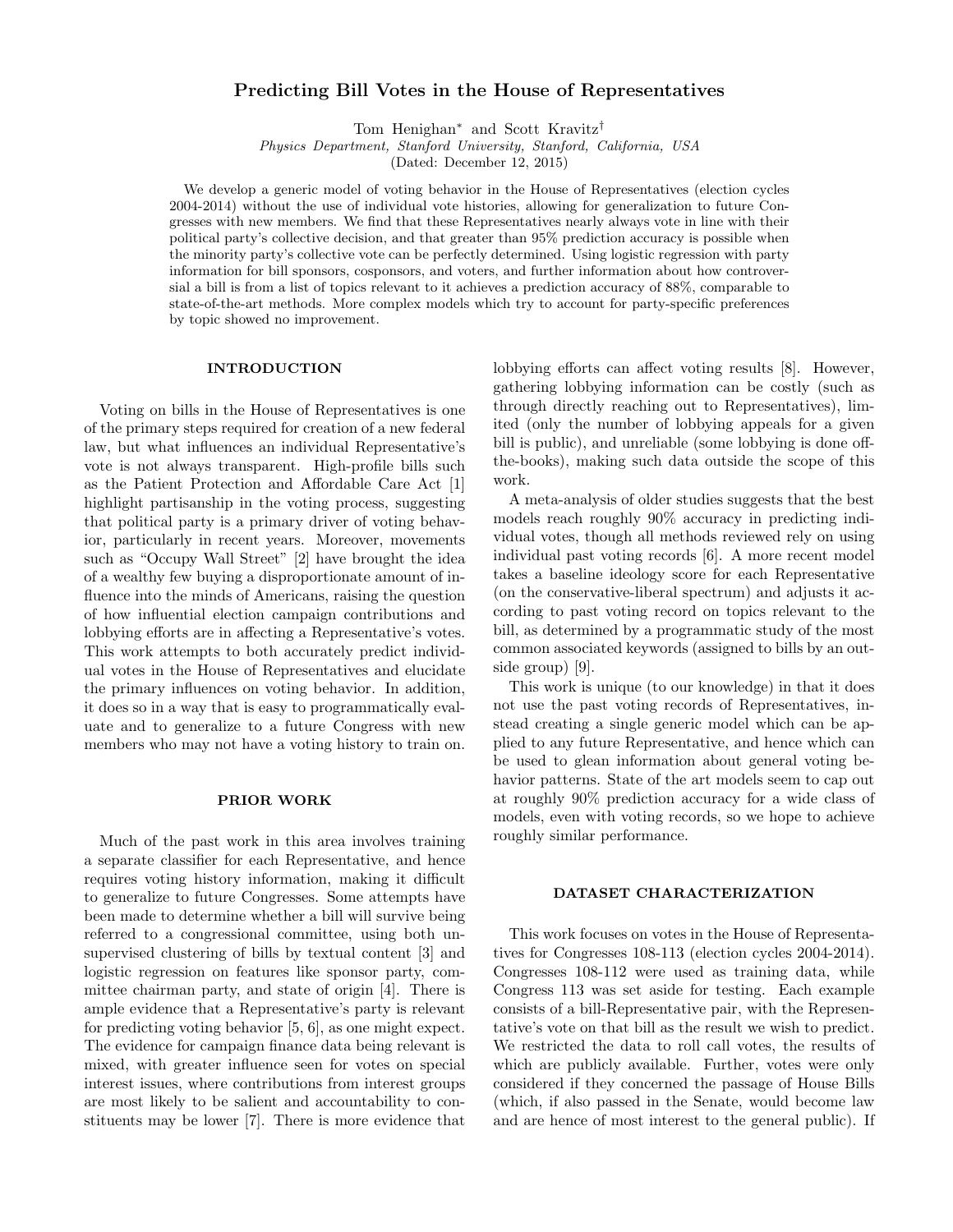there were multiple votes for the passage of one bill, we considered only the first such vote. For simplicity, we excluded abstentions and votes by members of a third party, so that both the vote result and each Representative's political party are binary.

Several different input feature lists were considered, and can be separated into features associated with Representatives and with bills. For Representatives, the features considered were the Representative's political party and campaign contributions, obtained from opensecrets.org as bulk text files containing a list of all contributions from both political action committees (PACs) and individuals for each election cycle. Each contribution is assigned to a "sector" identifying the donor's industry or ideology. More information on all thirteen sectors (such as Agriculture, Health, and Finance) can be found on the OpenSecrets website [10, 11]. We processed the contribution files to obtain the total contributions to each Representative for each sector. For bills, the features considered were the bills's sponsor (party and campaign contributions), the number of cosponsors from each party, the congressional committees the bill was referred to, and a list of "tags" describing the topics related to the bill, each no more than a few words. These bill features, as well as the roll call votes for each bill, were obtained from govtrack.us [12]. The result for each example is the vote ("yes" or "no"). The vote of each of the 435 Representatives on ∼300 bills provides ∼130,000 examples for each Congress, totaling to  $\sim$ 780,000. reduces as the literation fig. The restricted method in the specific properties as the distance of the controlline in the specific properties are the specific properties of the controlline in the specific properties are t

In order to better understand the structure of campaign contributions, we tried several ways of clustering the campaign contribution data by sector for Representatives from all Congresses. For this step, we normalized the campaign contributions for each Representative to sum to 1, since otherwise the clustering was dominated by a few Representatives with very large contributions (such as John Kerry, when running for President). However, the results were not very informative, aside from indicating that the three largest sectors in terms of campaign finance are Finance, Health, and Labor Unions in that order. Because of this, we chose instead to visualize the campaign finance data using principal component analysis, or PCA. This algorithm (and all others described, unless otherwise mentioned) was implemented using the Python machine learning package [13].

PCA reduces the dimensionality of the data by finding the linear combinations of the initial feature axes along which the variance is maximized. This is done by finding the eigenvectors of the matrix  $\sum_{n=1}^{\infty}$  $i=1$  $x^{(i)}x^{(i)T}$ , where  $x^{(i)}$  is the feature vector for example  $i$  and  $m$  is the total number of examples, and choosing the k eigenvectors with the largest eigenvalues, where k is the desired number of reduced dimensions. To maximize the variance of the data while still allowing it to be easily visualized, we chose



FIG. 1. Campaign finance data, reduced to three axes using PCA, with Republicans in red and Democrats in blue. The fraction of the total variance of the data explained by each axis is given in the axis label. Note that the two parties are fairly clearly separated by the second PCA axis, which is dominated by contributions from labor unions.

These three axes accounted for 65% of the total variance of the campaign finance data. The PCA results suggest that Representatives do not naturally separate into distinct clusters, which could be related to the lack of insights from clustering. However, they do show a clear separation by party according to the second PCA axis, which largely (anti-)aligned with contributions from labor unions. This accords with the expectation that labor unions contribute primarily to Democrats, while other sectors are less ideologically aligned with a particular party. The principal axis was largely aligned with the Candidate Committees sector as well as the Ideological/Single Issue PACs sector, suggesting that much of the variance may come from separating out high-profile politicians who get a substantial fraction of their campaign funds from dedicated election committees. The third principal axis was primarily aligned with the Finance sector, though it also was a significant component of the other axes. Hence, while both Finance and Health contribute substantially, the Finance sector seems to be more politicized, while Representatives across the board receive donations from the Health sector.

Significant effort was also devoted to understanding the average voting behavior of Representatives, with particular attention paid to their political party affiliations. An analysis of bill votes for a sample Congress is given in Fig. 2. For all Congresses in this dataset, the majority party sponsors most of the bills and its members vote "yes" nearly unanimously on most bills. In contrast, minority party members vote "yes" nearly unanimously on bills it sponsored, but votes bimodally for bills sponsored by the opposition. This is true regardless of whether the majority party is Republican or Democrat. This can be distilled into two main features of this dataset: 1) Rep-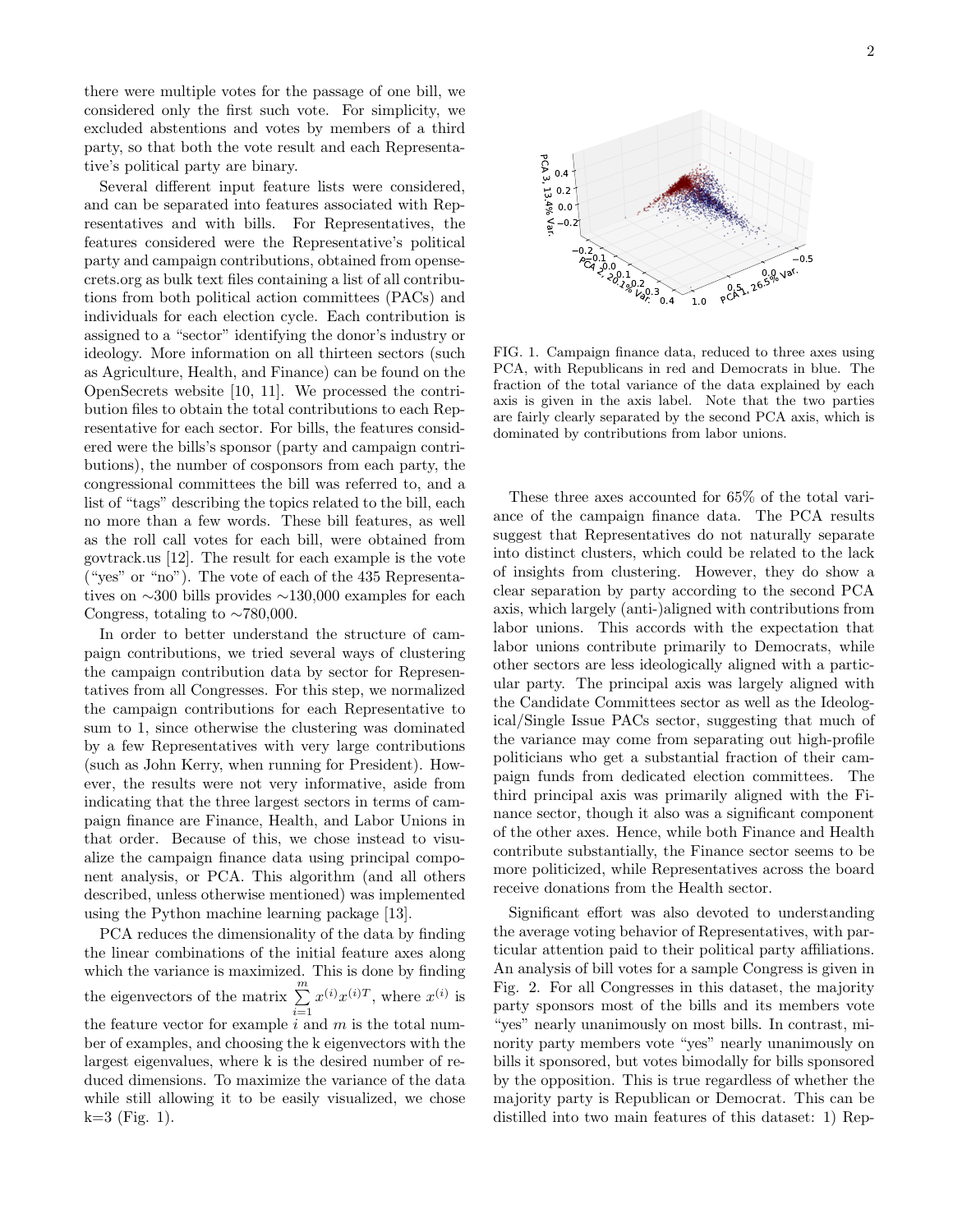

FIG. 2. Scatter plot of bill votes by party for Congress 108, with each bill colored according to the party of the bill's sponsor. The results are projected onto a histogram on the minority party vote axis, again with bars colored by the sponsor party. The majority party sponsors most of the bills and votes "yes" nearly unanimously, while the minority party votes "yes" nearly unanimously on bills it sponsored, but votes bimodally for bills sponsored by the opposition.

resentatives largely vote according to party (herd mentality), and 2) bills can be separated into a large class of uncontroversial bills (which pass with an overwhelming margin) and the remainder which are controversial. In fact, roughly 80% of votes in this dataset were "yes" votes, indicating that the result classes are quite unbalanced, and further establishing a baseline accuracy of 80% with which to compare the performance of any prediction method.

This is further illustrated in Fig. 3. This demonstrates that most members of the minority party vote the same way as their party (as determined by the majority of votes) greater than 90% of the time, with an average agreement of about 95%. Hence, since Representatives cast roughly equal numbers of votes, very high prediction accuracy  $(>95\%)$  can be achieved by determining how the minority party will vote on any given bill, without any further distinguishing information about any Representative than their party.

#### ANALYSIS

Given the characterization of this dataset, most of our prediction efforts went toward determining whether a bill would be "controversial," meaning that the minority party as a whole would vote against it. Our primary algorithm of choice for doing this was logistic regression. Logistic regression consists of finding a coefficient vector  $\theta$  of the same length as the input feature vectors  $x^{(i)}$ , and returning the quantity  $h_{\theta}(x^{(i)}) = \frac{1}{1 + e^{-\theta^T x^{(i)}}}$  as the probability that example  $x^{(i)}$  will be a "yes" vote. The



FIG. 3. Histogram of the fraction of votes which agree with the collective vote of the party, by minority party Representative.

coefficient vector  $\theta$  is determined so as to maximize the likelihood of  $\theta$  given the training data, using gradient descent. Specifically, the gradient descent rule for updating  $\theta$  is given by  $\theta := \theta + \alpha \left( y^{(i)} - h_{\theta}(x^{(i)}) \right) x^{(i)}$  where  $\alpha$  is a parameter (the "learning rate") which determines the speed of convergence. This step is repeated (either for one  $x^{(i)}$  at a time, or with a sum over all  $x^{(i)}$  in the training set) until  $\theta$  converges to within some tolerance.

Initial tests of this method used the following features:

- 1. Voter and sponsor party
- 2. Features from 1 plus bill features (described below)
- 3. Features from 2 plus campaign contributions for both voter and sponsor

Originally, party was encoded as 0 for Republicans and 1 for Democrats, but we found that the generalization error for training on Congresses 108-112 and testing on Congress 113 was worse than when training and testing on any single training Congress, which we interpreted to be due to changes to the party in power from one Congress to the next. When the party was instead encoded as 0 for the minority party and 1 for the majority, this discrepancy went away, so this encoding was used for all results shown, unless otherwise noted. The bill features include the number of cosponsors from the majority and minority parties, as well as "vote fractions" for the bill's tags and congressional committees. For any given tag (committee), the vote fraction is calculated by taking the fraction of all training votes on bills containing that tag (referred to that committee) which were "yes" votes. Hence, this is an indicator of how generically uncontroversial (to either party) bills with that tag (referred to that committee) are. This attempts to capture the intuition that there are many generically uncontroversial bills related to topics such as naming a new post office, and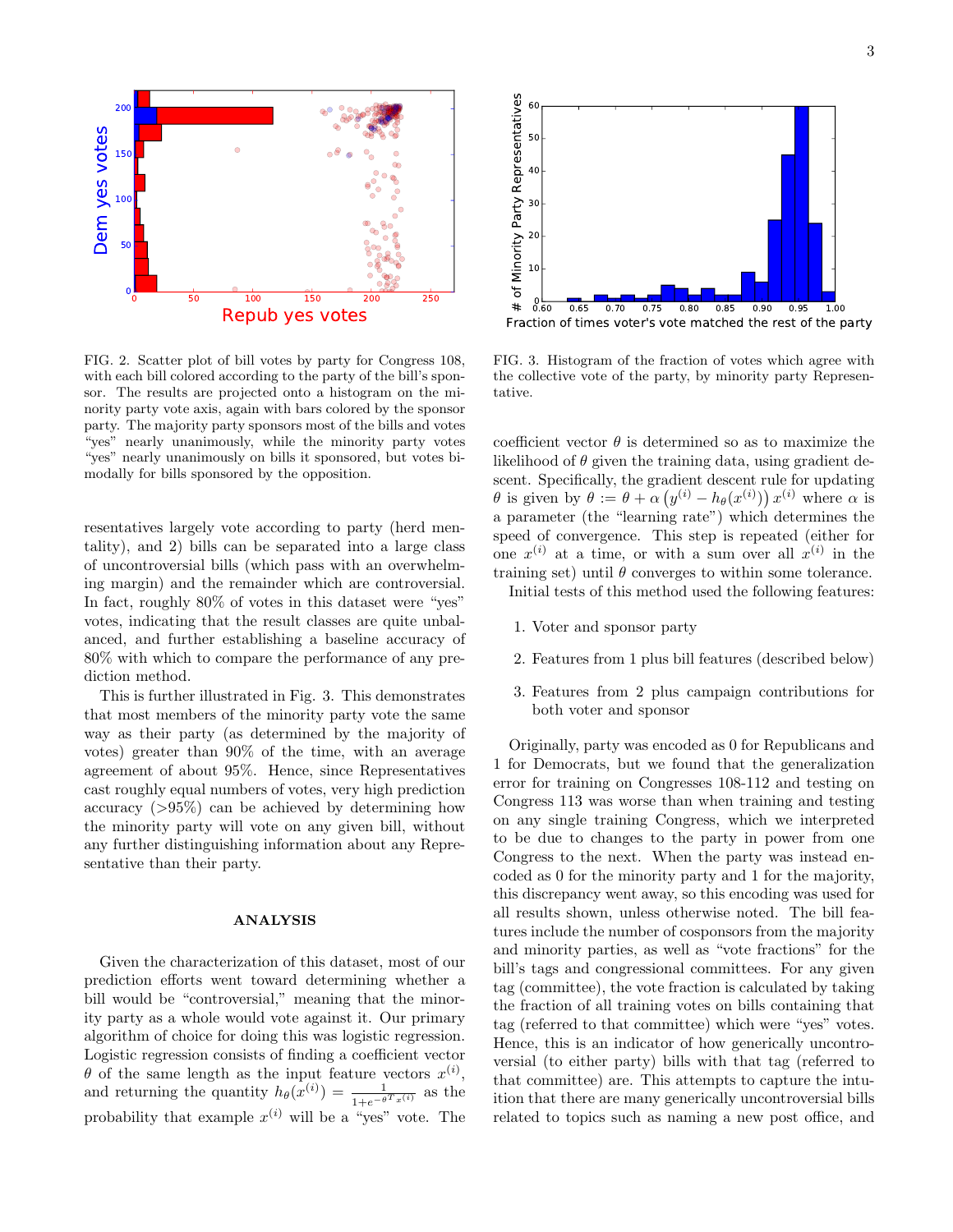that some tags (or committees) could identify such a bill. Note that while most tags present in bills for Congress 113 (test data) were present in the training data, none of the actual votes or bills were, so that there is no way for the algorithm to cheat by knowing in advance how a given bill will be voted on.

Given the list of tags (committees) for a bill, the feature used as input to logistic regression was the simple mean of the vote fraction for all the tags (committees) present; hence, there are only two additional features involving vote fractions. Inspection of the tag vote fractions by eye suggests that they do capture generic uncontroversiality: tags with low vote fractions include controversial topics such as terminal illness and the draft, while tags with high vote fractions include topics all Representatives are likely to agree on such as nature, radioactivity, and Nazism. Campaign contributions were not normalized by individual (as they were for PCA), but were left as absolute contributions, in thousands of dollars, from each of the thirteen funding sectors.

The results of performing logistic regression on these feature subsets are shown in Fig. 4. We choose as our performance metric the overall accuracy of classification, as there is no particular reason to penalize false negatives over false positives, though we also report the precisionrecall curve for "yes" votes for completeness, where precision is the fraction of predicted "yes" votes which are correct predictions, and recall is the fraction of true "yes" votes which are correct predictions. Note that due to the high precision for much of the graph, the area under the curve is near 1 for all classifiers, making it less sensitive as a metric than accuracy. The results indicate that inclusion of the bill features does improve the accuracy, from 82% to 88%, comparable to methods of other researchers. However, such a comparison is at best suggestive, as the datasets are different (it seems plausible that more recent polarization of the House would make voting behavior more easily predicted, for example).

The further inclusion of campaign finance data smoothed out the curves, but did not provide any substantial improvement, suggesting that any relevant information it might provide was already captured by the other features. This agrees with the expectation (from dataset characterization) that a Representative's party is the only distinguishing feature needed to predict her or his voting behavior. In addition, the training and test errors were very similar in all cases (88.1% training accuracy versus 87.8% test accuracy for the best-performing classifier, *i.e.* using the bill features). This is to be expected, as the models are all fairly simple  $(*50*$  features) and the dataset is reasonably large (nearly 1 million examples).

Because the models above did not show evidence of overfitting, we chose to include additional features that might better capture the content of a bill, beyond whether it is generically controversial to both parties. To



FIG. 4. Above: accuracy of the logistic regression classifiers with different input features versus threshold for predicting a "yes" vote. Below: precision-recall curve for the logistic regression classifiers.

do this, we included as features the presence of tags, encoded as 0 when the relevant tag was absent, and 1 when present. Since there are over 3000 unique tags in this dataset, too many to include as features, we reduced the tags to the 100 most useful, as determined by their mutual information with the vote outcomes from the training dataset. The mutual information between tag  $t_i$  and the vote result  $y$  (both binary) is given by

$$
MI(t_i, y) = \sum_{t_i \in \{0, 1\}} \sum_{y \in \{0, 1\}} p(t_i, y) \log \frac{p(t_i, y)}{p(t_i)p(y)}
$$

Including these top 100 tags (or fewer) in the logistic regression model as additional features, however, did not improve the accuracy. Switching the party encoding back to Republicans and Democrats (rather than majority and minority), to try and better account for party-specific differences, did not improve the model.

Another attempt to determine whether a bill is contro-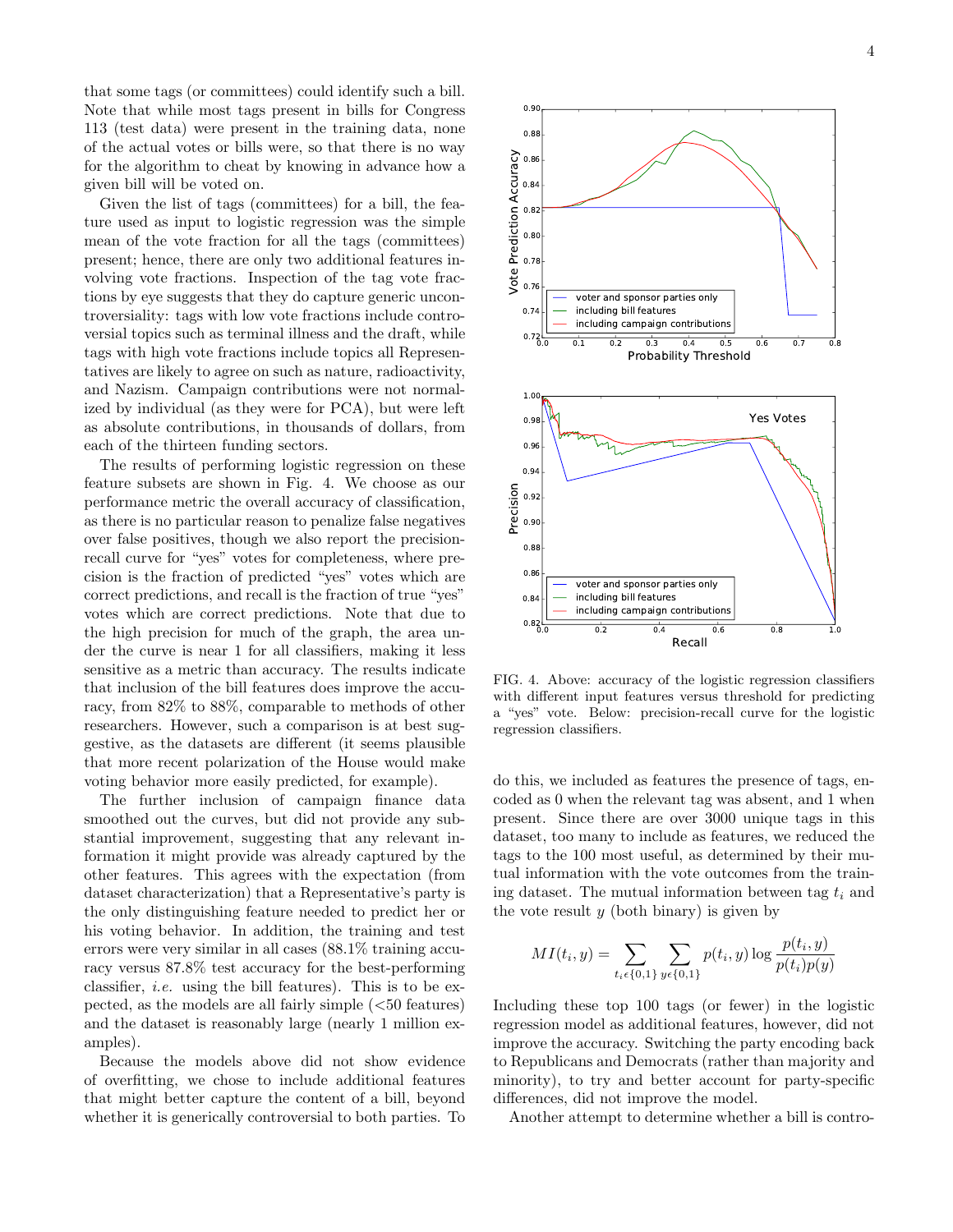versial or not was to use the Naive Bayes method on the tags: for tag  $t_i$ , the probability of the tag being present in a controversial (uncontroversial) bill,  $\phi_i^c$  ( $\phi_i^u$ ), is given by the number of controversial (uncontroversial) bills containing that tag divided by the total number of controversial (uncontroversial) bills. This was modified slightly by the Laplace smoothing method to account for tags which appeared very rarely, by adding 1 to the controversial (uncontroversial) count for each tag and also adding the total number of unique tags to the denominator (number of controversial or uncontroversial bills). The probability of a future bill with tag list  $T$  being controversial is then calculated as:

$$
\left(1+\frac{\phi^u}{\phi^c}\prod_{t_i\epsilon T}\frac{\phi_i^u}{\phi_i^c}\right)^{-1}
$$

where  $\phi^c$  ( $\phi^u$ ) is the fraction of all bills which are controversial (uncontroversial). In this context, a bill was determined to be controversial if  $>50\%$  of minority party Representatives who cast a vote on it voted "no." Any tag which was not present in the training dataset was ignored for this calculation (a small fraction of total tags). To try and better determine party preferences (since some topics may be more likely to be voted down by Republicans than Democrats or vice-versa), the training was done only on Republican-majority Congresses (108, 109, and 112), and tested on Congress 113, which also had a Republican majority. This method achieved 75.9% accuracy in predicting which bills would be controversial in Congress 113. However, including the Naive Bayes probability of being controversial as an additional input to logistic regression did not improve the model's accuracy. This suggests that all of the information in the Naive Bayes output which might help classify bills as controversial was already present in the tag vote fractions.

As a final step, the same features were used to train a support vector machine (SVM), with the thought that its increased complexity might reduce the bias of our model. Because the SVM method relies on defining a distance metric between examples, and the inputs are measured in different units, we first scaled the features so that each feature from the training data had a mean of 0 and a variance of 1, then applied the same scaling to the testing data. The SVM algorithm works by finding a coefficient vector  $w$  (and bias term  $b$ ) so as to maximize the minimum distance (over all examples) to the decision boundary defined by  $w^T x+b$ ; hence, its goal is to choose a decision boundary using the examples nearest to the true boundary between classes ("support vectors") as a guide. Because real data is rarely perfectly separable by such a linear decision boundary, the constraints are loosened to allow examples to be on the wrong side of the decision boundary, with a corresponding penalty in the maximization term determined by the regularization parameter C (larger values of  $C$  mean a higher penalty for such misclassified examples). This problem can be mapped onto the following constrained maximization problem:

$$
\max_{\alpha} W(\alpha) = \sum_{i=1}^{m} \alpha_i - \frac{1}{2} \sum_{i,j=1}^{m} \alpha_i \alpha_j y^{(i)} y^{(j)} x^{(i)T} x^{(i)}
$$
  
s.t.  $0 \le \alpha_i \le C, i = 1, ..., m$  and 
$$
\sum_{i=1}^{m} \alpha_i y^{(i)} = 0
$$

The results of this approach, with different feature subsets and with  $C = 1$ , are essentially identical to the logistic regression results, with the highest accuracy of 88% achieved with the simple list of bill features; adding the top 100 tags or the Naive Bayes controversiality probability did not improve the classifier, and in the case of the raw tags, led to overfitting (a training accuracy of 90% was achieved, while the testing accuracy was 85%). Adjustments to C did not improve upon the best result of 88% testing accuracy.

### **CONCLUSIONS**

Campaign contributions to members of the House of Representatives were analyzed via PCA, finding that the Health sector gave to Representatives across the board, Labor Unions donated primarily to Democrats, and contributions from Finance and Candidate Committees showed the highest variation independent of party; hence, donations from these last two sectors are ideal for distinguishing between Representatives. However, it was determined that votes are primarily the result of a collective party decision, so individual features (including campaign finance data) have limited value. Furthermore, many bills pass with a high margin, and members of the majority party almost always vote "yes" (as they sponsor the bills being considered), so most of the improvement in accuracy over the 80% baseline (from predicting all "yes" votes) comes from correctly predicting which bills will be controversial to the minority party.

Using logistic regression with party information for bill sponsors, cosponsors, and voters, and further information about the bill's controversiality from its tags improves the accuracy to 88%, comparable to the accuracy of state-ofthe-art methods which use Representatives' vote histories (albeit on a different dataset, making such direct comparison difficult). More complex models which try to account for party-specific preferences showed no improvement. This technique could be improved by a more complete topical model (sorting bills into broader categories) or the addition of lobbying information. It would also be interesting to learn more about the 5% of Representatives who do not vote with their party, by looking more into individual features, such as by analyzing outliers in the campaign contribution data.

The authors acknowledge Nick Sher for useful discussions.